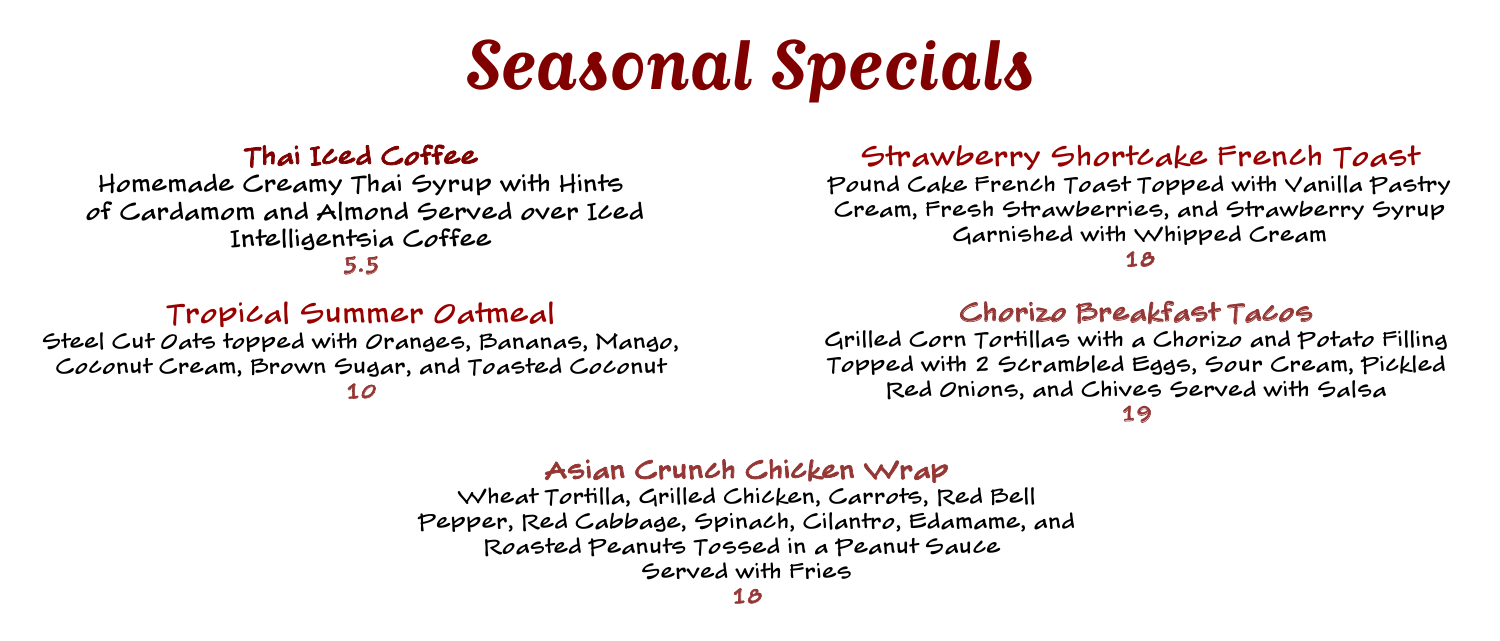*Beans are 100% Organic Direct Trade*

#### Espresso Beverages

*Vanilla and caramel sugar free syrups available. Almond or oat milk add \$1.*

| 3   |
|-----|
| 4   |
| 5   |
| 5   |
| 5.5 |
| 5.5 |
| 5.5 |
| 5.5 |
| 5.5 |
| 5.5 |
| 5.5 |
| 5.5 |
|     |

# Mocha Beverages

*Topped with whipped cream.* 

| Café Mocha                   | 5.5 |
|------------------------------|-----|
| <b>White Chocolate Mocha</b> | 5.5 |
| Turtle Mocha                 | 5.5 |
| Mint Mocha                   | 5.5 |
| Almond Joy                   | 5.5 |

### Other Beverages

| Organic French Roast Coffee   | 4.5 |
|-------------------------------|-----|
| Organic Iced Coffee           | 4   |
| Organic Numi Hot Teas         | 4   |
| <b>Black Currant Iced Tea</b> | 4.5 |
| Chai Tea Latte                | 4.5 |
| Lavender Matcha Latte         | 6   |
| <b>Hot Chocolate</b>          | 4.5 |
| <b>White Hot Chocolate</b>    | 4.5 |

# Espresso Smoothies

*Served with whipped cream.*

Mocha • White Chocolate • Caramel • Mocha Coconut Vanilla • Mint Mocha • Toffee Nut • Oreo Mint**6***.5*

# 16 oz. Juices and Milk

| <i>*Fresh Squeezed Orange Juice</i> | 5 |
|-------------------------------------|---|
| <i>*Wildberry Orange Juice</i>      | 5 |
| <i>*Fresh Grapefruit Juice</i>      | 5 |
| Apple Juice                         | 4 |
| Cranberry Juice                     | 4 |
| Milk 2% Add Chocolate .50           |   |

# Fountain Drinks

Pepsi/Diet Pepsi • Mug's Root Beer • Dr. Pepper Mountain Dew • Sierra Mist • Orange Crush **4**

# Flavored Lemonade

Strawberry • Kiwi • Blackberry • Pineapple • Raspberry Mango • Cherry • Passionfruit (plain \$4) **5**

# Smoothies

Chocolate Vanilla Swirl • Banana Split • Strawberry Oreo Blast • Strawberry Vanilla • Banana Berry Strawberry Mango • Strawberry Colada **6**

# All-Natural Grade AA Eggs

#### *\*Two Eggs Any Style*

With choice of: veggie patties, bacon, turkey bacon, sausage links/patties, turkey sausage, chicken sausage, corned beef hash  $+$  \$1 or ham  $+$  \$1. Served with hash browns or fruit and toast or pancakes. Sub specialty pancakes \$2. **17**

*Minced Ham and Cheddar Eggs* **G** 

3 scrambled eggs, sharp cheddar cheese and minced ham off the bone. Served with hash browns or fruit and toast or pancakes. Sub specialty pancakes \$2. **18**

#### *\*Slow Roast Brisket Hash*

12 hour brisket, roasted red peppers, onions and pork sausage gravy served with two eggs on hash browns. Toast or pancakes. Sub specialty pancakes \$2. **20**

*\*Fried Chicken and Biscuits*

 Oven baked biscuits, fried buttermilk chicken, homemade pork sausage gravy, two eggs and hash browns. **19**

*\*Rustic Farm Egg Panini*  2 over easy eggs, bacon, grilled tomatoes, havarti cheese and basil on artisan

ciabatta with hash browns. **19** *Breakfast Burrito*

Wheat tortilla, chorizo pork sausage, fresh jalapeños, chihuahua, avocado, cilantro, scrambled eggs with hash browns. **19**

#### *Vegan Breakfast Hash GF*

Hash browns, spinach, wild mushrooms, onions, tomatoes, avocado and our homemade vegan patty. Served with fruit. **18**

#### *\*Gluten-Free Avocado Toast*

Multi-grain gluten free toast, avocado red pepper spread, feta, poached eggs and crushed red pepper. Served with fruit. **19**

# Specialty Benedicts

*\*Eggs Benedict*  Toasted English muffin, poached eggs, ham off the bone, homemade hollandaise and hash browns. **18**

#### *\*Florence Benedict*

English muffin, chopped bacon, baby spinach, poached eggs, homemade hollandaise and hash browns. **18**

#### *\*Los Altos Benedict*

English muffin, chorizo pork sausage, roasted red pepper, poached eggs, chipotle hollandaise, pico de gallo and hash browns. **18**

#### *\*Southern Benedict*

Oven baked biscuits, sausage patties, poached eggs, homemade creamy pork sausage gravy and hash browns. **18**

#### *\*Corned Beef Benedict*

English muffin, homemade hash, poached eggs, chipotle hollandaise and hash browns. **18**

# Sizzlin' Skillets *GF*

*Served with toast or pancakes. Sub cauliflower hash add \$1, sub specialty pancakes add \$2, egg whites \$1*

*\*Denver* Hash browns, cheddar and jack cheeses, 2 eggs, ham, bell peppers and onions. **19**

#### *\*Butcher Block*

Hash browns, cheddar and jack cheeses, 2 eggs, ham, sausage, turkey sausage, chicken sausage and bacon. **19**

#### *\*Garden*

Hash browns, cheddar and jack cheeses, 2 eggs, mushrooms, asparagus, spinach, onions, tomatoes and broccoli. **18**

#### *\*Mexicana*

Hash browns, cheddar and jack cheeses, 2 eggs, chorizo pork sausage, fresh jalapeños, avocado, cilantro and onions. **20**

#### *\*Barbacoa Chilaquiles*

Corn tortilla chips, beef barbacoa, chihuahua cheese, avocado, sour cream, scallions, cilantro, salsa and 2 eggs. **20**

*\*Homemade Corned Beef Hash*

Hash browns, green peppers, onions, cheddar and jack cheeses and 2 eggs. **20** 

*\*Cauliflower Hash Skillet*

Cauliflower hash, baby spinach, cherry tomatoes, and chicken sausage with pepper jack cheese, 2 eggs any style, and chipotle aioli. **18**

# Eggs-quisite Omelettes *GF*

*Served w/hash browns or fruit and toast or pancakes. Sub specialty pancakes add \$2, sub cauliflower hash add \$1, egg whites add \$1.*

*Choose-A-Cheese* 

Monterey jack, American, cheddar, Swiss, mozzarella, provolone, pepper jack, feta, havarti, chihuahua or goat. **17**

*Rutherford* 

Baby spinach, caramelized onions, goat cheese and bacon. **19**

*Veggie* 

Mushrooms, onions, tomatoes, bell peppers,

asparagus and broccoli. Add cheese \$1. **18**

#### *Fresca*

Olive oil infused sun-dried tomatoes, provolone, fresh basil and avocado. add chicken sausage \$2. **18**

#### *Espanola*

Fresh jalapeños, avocado, onions, cilantro, mushrooms, chorizo pork sausage and chihuahua cheese on a bed of tortillas. Served with homemade salsa. **20**

#### *Napa Valley Fig*

California figs, scallions, applewood bacon and aged havarti cheese. tossed with extra virgin olive oil. **19**

#### *Wild Mushroom and Proscuitto*

Provolone cheese, proscuitto ham, herb roasted cremini, oyster and shitake mushrooms. **19**

#### *Create Your Own Signature Omelette* **18**

*Choose 2 items. each additional item add .50*

Bacon • Sausage • Ham • Chorizo • Avocado • Onions Figs • Mushrooms • Spinach • Cilantro • Basil Chipotle • Bell Peppers • Tomatoes • Broccoli Asparagus • Choice of Cheese

# Specialty Pancakes **(5 pieces)**

Sub Gluten-Free Batter add \$2.

*Buttermilk Pancakes 13* Add choice of fresh fruit, chocolate chips or pecans \$2.

*Cinnamon Roll 16* Cream cheese frosting, cinnamon sugar glaze, powdered sugar and cinnamon.

*Oreo S'mores 17* Marshmallow spread, oreo cookie crumbs, white and dark chocolate chips, chocolate anglaise.

*Chocolate Chip Banana 17* White and dark chocolate chips with fresh sliced banana and chocolate anglaise.

*Blueberry Danish 18* Danish cream filling, blueberries, almond streusel, cream cheese frosting and blueberry coulis.

*Banana Coconut Cream Pie 18* Banana cream filling, bananas, shredded coconut, cookie crumbles and caramel.

*"Signature Berry Bliss" 18* Berry mascarpone filling, fresh berries, vanilla cream anglaise and blackberry coulis.

*Key Lime Pie 18*  Sweet cream filling, blackberries, white chocolate, cookie crumbles, blackberry coulis, lime zest.

\* Cooked to Order*GF* **=** Gluten Friendly **\*** Consuming undercooked meat or eggs may increase your risk of foodbourne illness.





# *Lunch Menu*